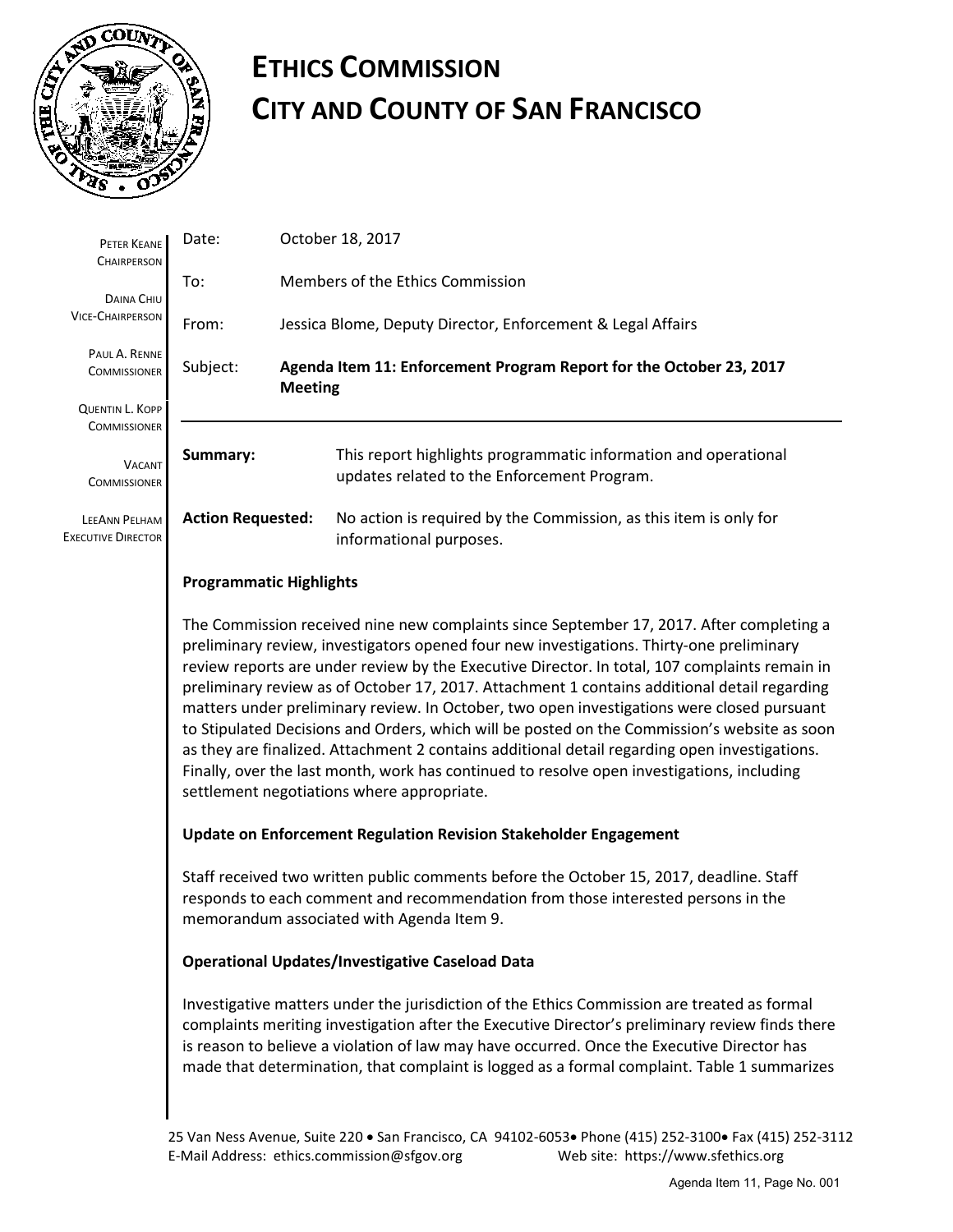the number of pending formal complaints within the Ethics Commission's jurisdiction that remained pending as of October 17, 2017. More detailed information about the Commission's enforcement caseload is provided in Attachment 1. Attachment 2 offers a snapshot of the number, age, and general nature of matters in preliminary review as of October 17, 2017.

| Type                                  | Sept. 2017 | Oct. 2017 |
|---------------------------------------|------------|-----------|
| Campaign Finance                      | 24         | 20        |
| <b>Governmental Ethics</b>            | 16         | 15        |
| Lobbyist Ordinance                    | 5          | 5         |
| Sunshine Ordinance                    | O          |           |
| Whistleblower Ordinance (Retaliation) | 2          |           |
| Total                                 | Δ7         | 42        |

Table 1 – Summary of Pending Formal Complaints, by Type, as of October 17, 2017

### **Referrals to Bureau of Delinquent Revenues**

Table 2 – Summary of the status of accounts that remain after referral by the Ethics Commission to the City's Bureau of Delinquent Revenues.

| Committee/<br><b>Filer</b>                            | ID#            | Treasurer/<br>Responsible<br><b>Officer</b> | Referral | <b>Original Amount</b><br>Referred | Last<br>Month's<br><b>Balance</b> | <b>Current</b><br><b>Balance</b> | <b>Status</b>                                                                                                                                       |
|-------------------------------------------------------|----------------|---------------------------------------------|----------|------------------------------------|-----------------------------------|----------------------------------|-----------------------------------------------------------------------------------------------------------------------------------------------------|
| Chris Jackson                                         | 1347066        | Chris<br>Jackson                            | 7/12/13  | \$6,601                            | \$6,601                           | \$5,100.99                       | Judgment obtained<br>10/4/2017, Superior<br>Court of San<br>Francisco CSM-15<br>855905.                                                             |
| Committee to<br><b>Elect Norman</b><br>for Supervisor | 14-131112      | Jacqueline<br>Norman                        | 5/01/15  | \$9,000                            | \$9,000                           | \$9,000                          | Writ of execution<br>filed in Superior<br>Court of San<br>Francisco CSM-15<br>855906 on<br>10/4/2017.                                               |
| Isabel Urbano                                         | SFO-<br>153993 | Isabel<br>Urbano                            | 3/23/16  | \$7,000                            | \$6,850                           | \$6,850                          | Debtor made<br>payment of \$225 to<br>BDR. Debtor said<br>will make 3<br>payments of \$75 on<br>9/14/17. Payment<br>not received as of<br>10/17/17. |
| Chris Jackson                                         | 22-12119       | Chris<br>Jackson                            | 9/26/16  | \$6,100                            |                                   | \$6,100                          | Judgment obtained<br>10/4/2017, Superior<br>Court of San<br>Francisco CSM-15<br>855905.                                                             |
| <b>Lynette Sweet</b>                                  | 3544713        | Lynette<br>Sweet                            | 12/29/16 | \$74,408.19                        |                                   | \$74,408.19                      | Superior Court of<br>San Francisco, CGC-                                                                                                            |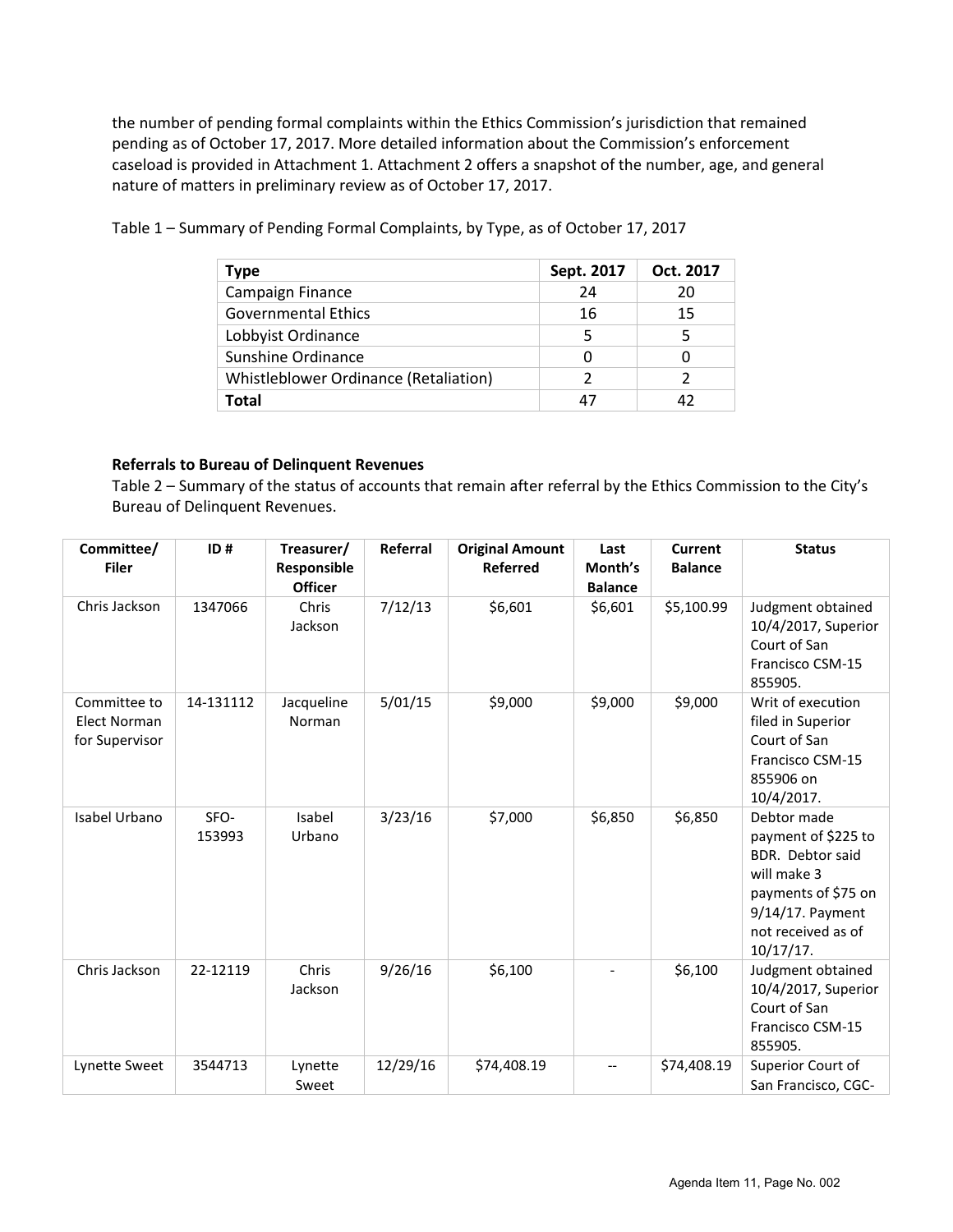|  |  |                      | 17-559886. Case<br>Management<br>Conference set for<br>11/29/17. Pending<br>for proof of service. |
|--|--|----------------------|---------------------------------------------------------------------------------------------------|
|  |  | Total: \$103, 459.70 |                                                                                                   |

## **Status of Outstanding Penalty Installment Plans**

Table 3 – Summary of penalty installment plans as of October 17, 2017

| <b>Name</b>         | <b>FPPC No.</b> | <b>Total Owed</b> | Payment<br><b>Amount</b> | Last<br><b>Received</b> | Outstanding<br><b>Balance</b> | Current:<br>Yes/No |
|---------------------|-----------------|-------------------|--------------------------|-------------------------|-------------------------------|--------------------|
| Kim Shree<br>Maufas | 1284567         | \$2,575           | \$50                     | 10/16/17                | \$200                         | yes                |
| Kim Shree<br>Maufas | 1328923         | \$2,000           | \$50                     | 10/16/17                | \$200                         | <b>ves</b>         |

I look forward to answering any questions you might have at the upcoming Commission meeting.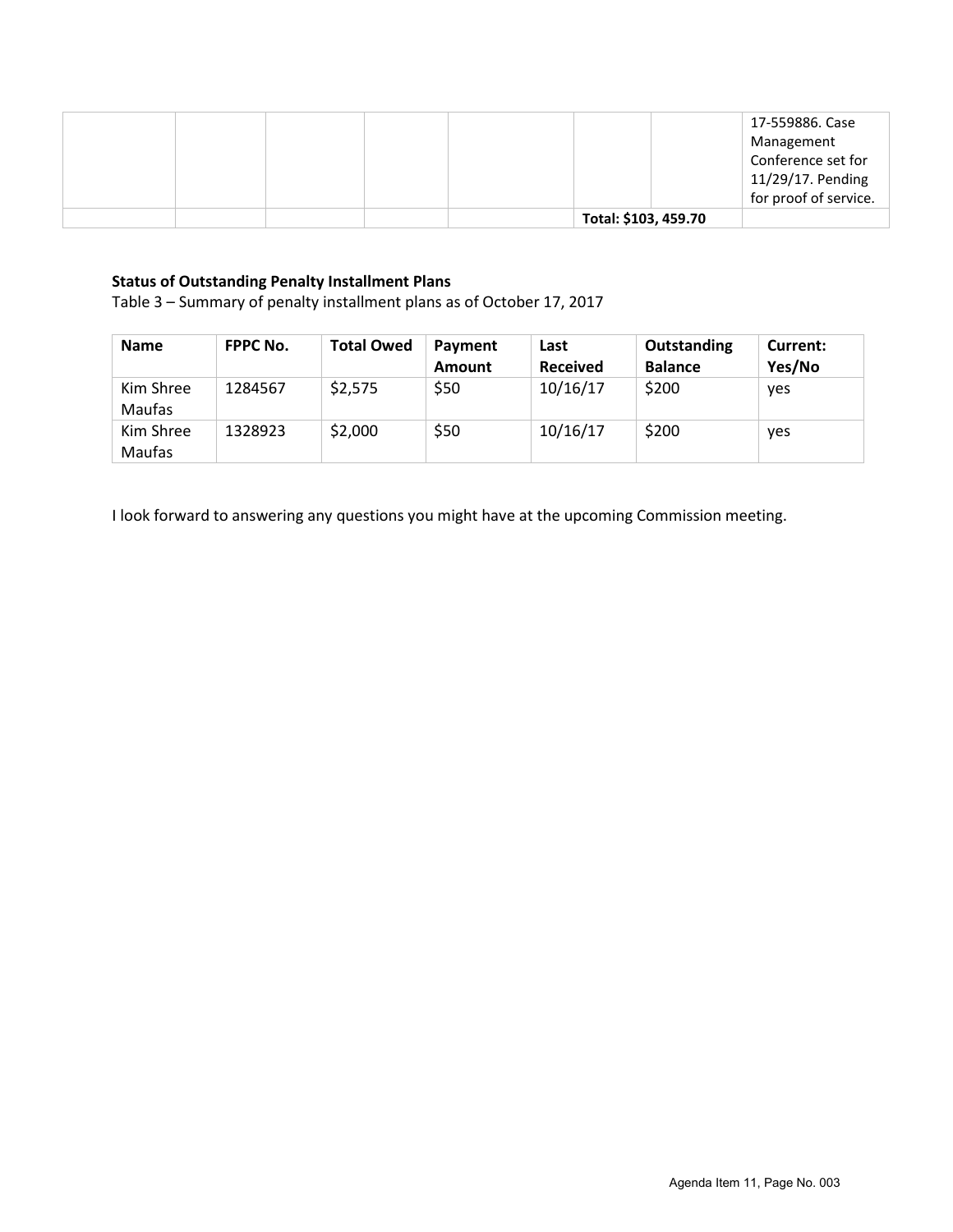## **Agenda Item 11, Attachment 1**



| Type                             | #             | Avg.Age |
|----------------------------------|---------------|---------|
| Campaign                         | 20            | 6.7     |
| Ethics                           | 15            | 15.5    |
| Lobbyist                         | 5             | 12.8    |
| <b>Whistleblower Retaliation</b> | $\mathcal{L}$ | 22.5    |
| Sunshine                         | O             | 0.0     |
| No Apparent Jurisdiction         |               | 0.0     |